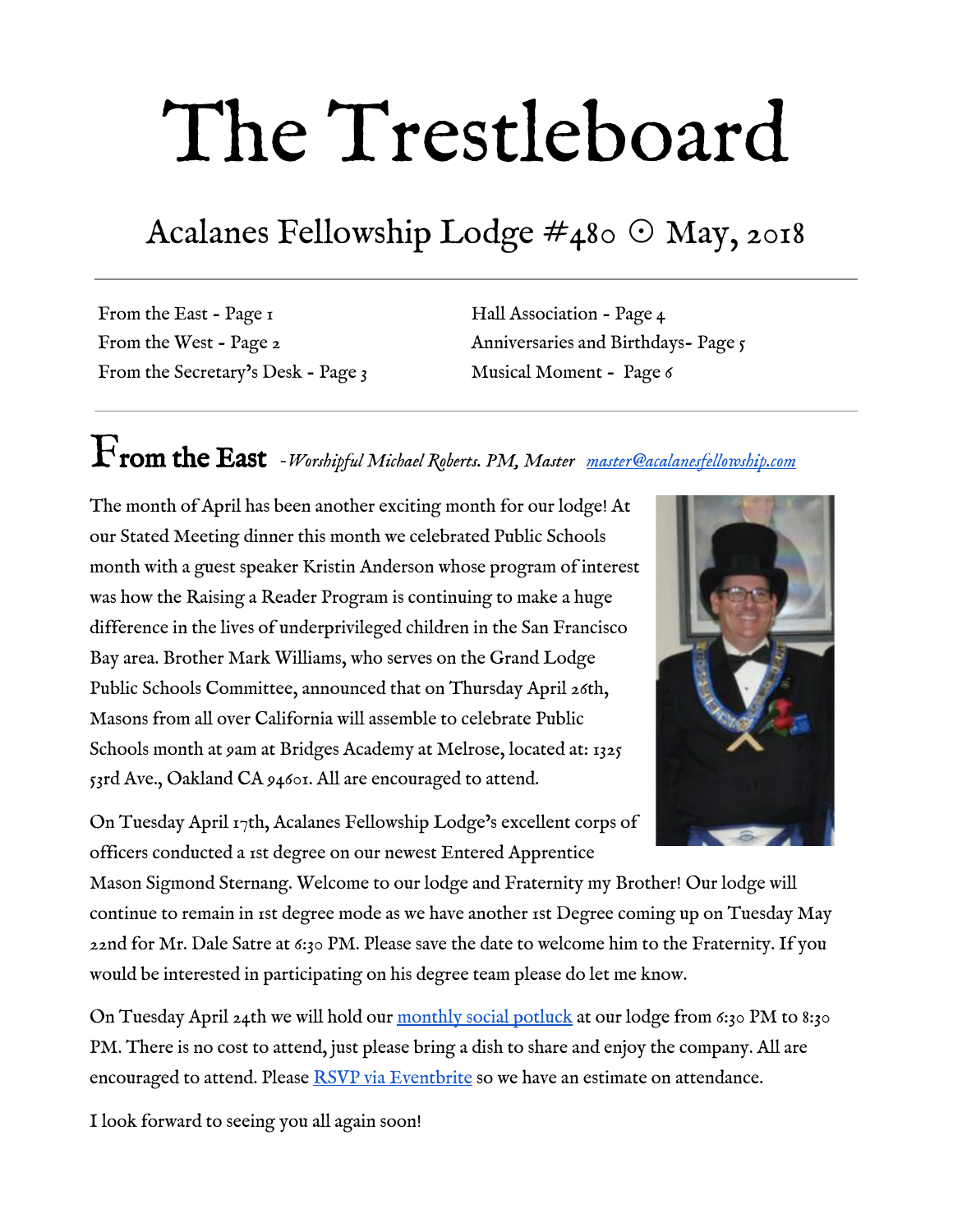# From the West *– Robert Strohmeyer, Senior Warden [srwarden@acalanesfellowship.com](mailto:srwarden@acalanesfellowship.com)*

Brotherhood is its own blessing, and for Masons, the opportunity to teach and guide new brethren is its own reward.



As we near the midpoint of this Masonic year, it feels incredibly good to realize how fortunate we are are as a lodge. Acalanes Fellowship, now 98 years in its history, has a rich legacy of fraternalism to be proud of and a bright future ahead of it. In particular, we are blessed this year, as in many years past, with an excellent complement of newly obligated brethren in our midst. I speak, of course, of the recently initiated Entered Apprentice Masons whom we have introduced to our Craft in recent months, whose names should be familiar to us all: Jason Harding, Reynold Dandan, and Andre Sternang.

The officers of AFL  $\#$ 480 are proud to welcome these brothers into our lodge, and our candidates coaches have been very pleased with the progress these new brothers are making in their Masonic education. It occurs to me, also, that these Entered Apprentices are quite fortunate to have at their disposal a tremendous community of Masonic teachers to guide and support them in their journey from West to East. Acalanes Fellowship is rich with Masons who love to share their knowledge of the Craft and the wisdom of their experience with new brethren.

I would like to take this opportunity to remind all of us, as our Worshipful Inspector Greg Thompson reminded the officers of our district at the most recent district officers school of instruction, that coaching candidates is not just a job for our designated candidates' coach, but a duty and honor we all share together. We should all feel welcome to offer our support and good counsel to new brothers as they deepen their understanding and strive for their proficiencies.

At the same time, I wish to remind our candidates, as well as all Masons of our lodge, that they are surrounded by deep Masonic minds who yearn to share understanding and help a fellow brother along the path. Even another Entered Apprentice can help you along your journey if you reach out to one another and share your experiences and questions. We are all, truly, candidates' coaches, and we should all feel inspired to seek and share Masonic knowledge to our collective benefit.

We all look forward to conferring a good number of degrees throughout the remainder of this year, and with those degrees will come a wealth of wonderful questions and opportunities to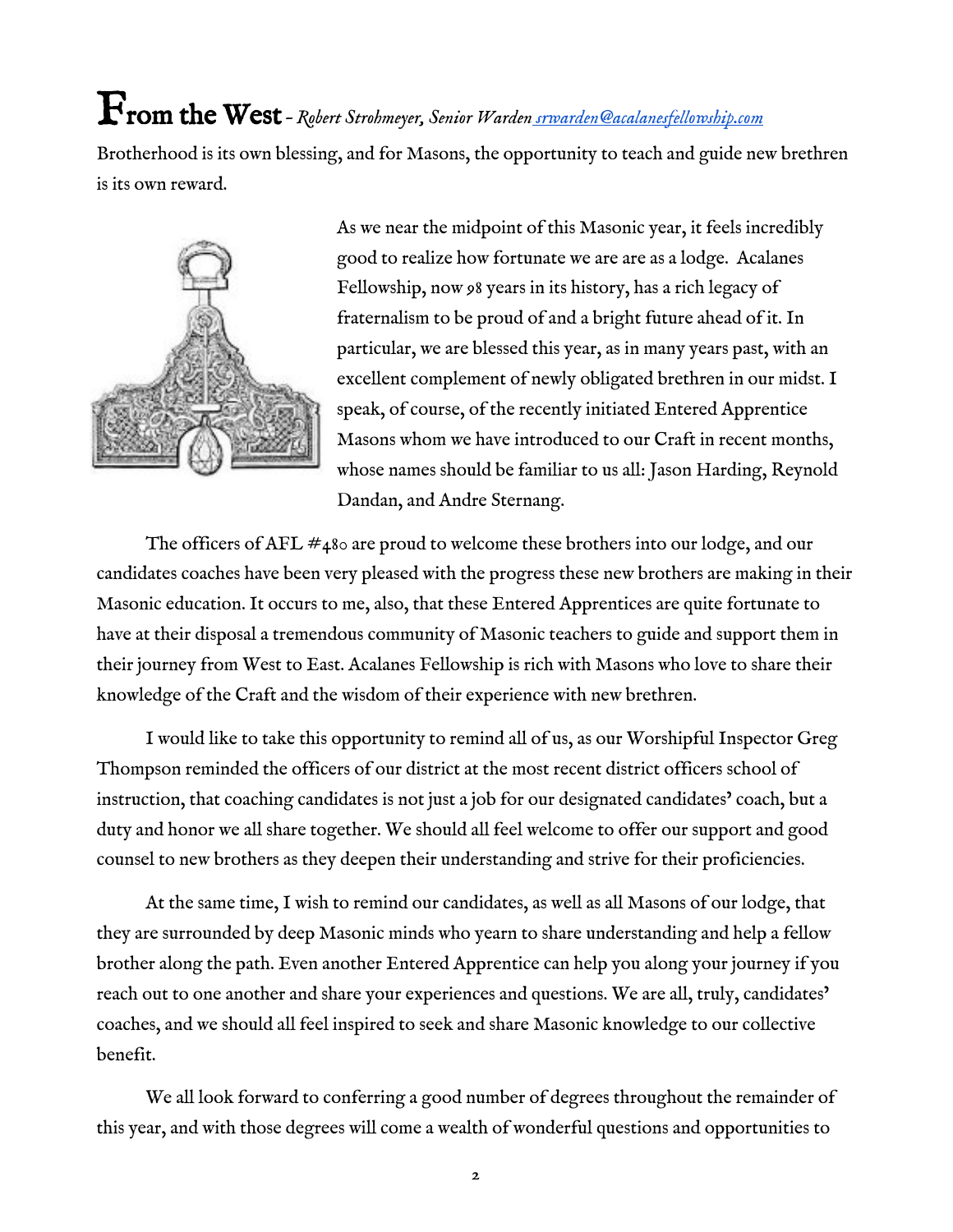learn, both for our candidates as well as for many of us more seasoned in this ancient Craft. Let's all embrace the opportunity to teach, and by teaching, to further our own understanding.

Fratres aeternum.

# From the Secretary's Desk *-Fred Lezak, Secretary [secretary@acalanesfellowship.com](mailto:secretary@acalanesfellowship.com)*

Many of you may know that I am a baseball fan. You may also know that I am a huge fan of the Masons4Mitts program. So you know that I am one happy Mason because both baseball and Masons4Mitts are in season. Masons4Mitts supports the work that the professional ball teams in California do with underserved children ages 5 through 18 in learning life lessons through baseball. We in Northern California work with the SF Giants. Each year we raise money by buying mitts for



\$20 each. These funds go to the Junior Giant program. At the end of the season, we have the opportunity to go to a Giant game to be honored by the Giants and present them a check. Last year the check was for more than \$80,000. You can see me with the check by going to the lodge app and looking for my picture. You can give me the \$20 (cash or check) or go online to [Masons4Mitts.org.](http://masons4mitts.org/) On the menu at the top, click on "Northern California then click on East Bay Aces which is our team. Click on "give a mitt". Fill in the information and BE SURE TO FILL IN THE LODGE INFORMATION.

You can also sign up for the game. This year the game is September 25th (a Tuesday night). The giants will be playing the Padres. We will be buying tickets as a group. You will be hearing more about that at the next stated meeting.

Speaking stated meeting, if you have not been for a while, we miss you. As always, you are invited to attend our stated meeting dinner and meeting on the first Tuesday of any month. The feeling of brotherly love and good fun continues to abound. Our ritual work is solid and getting better. This is the time for you to return to lodge if you haven't been for a while. Don't feel embarrassed or shy. We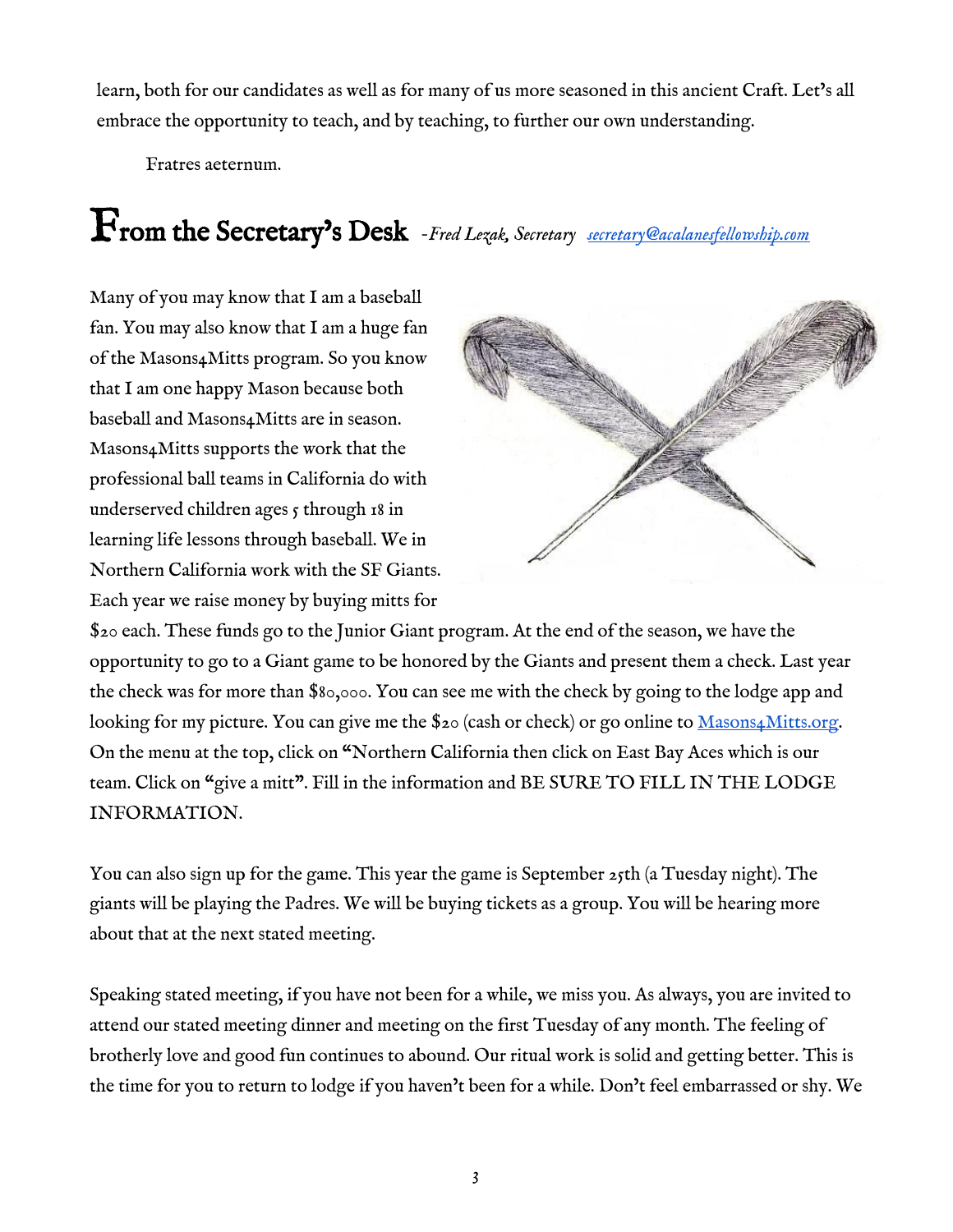want you back and I can guarantee you will be welcomed. You will thank yourself for attending. If you need a ride, please call me at  $(925)$  360-4328.

## Hall Association *Pete Peterson, Tiler [no2pete@aol.com](mailto:no2pete@aol.com)*



It's been an uneventful month for the Hall Association – a good thing!

Worshipful Rogers and Brother Korwin continue to spend many hours of their own time making major improvements to the stage area in the West. Their work will enable the lodge to have needed additional storage area and will make the lodge even more attractive to future renters.

One of the Hall Association's major goals this year is to make improvements to our kitchen area, which includes regular maintenance and cleaning. As I mentioned last month, we had serious issues with our kitchen dishwasher. Brother Korwin solved that problem and his improvements were immediately noticed and appreciated by our caterer: "Man, what did you guys do? The dishwasher works great." Brother Bob Smith makes several stealthy visits a month doing little clean-up jobs to keep the kitchen (and lodge) presentable. This also should help Worshipful Burt as he gives prospective tenants tours of our facility.

Just to show you how talented our little group is, the lodge developed a leak in the roof just above the Secretary's desk in the lodge room. And, no, the rain gods weren't angry at our esteemed Secretary Lezak! Worshipful Rogers inspected the leak to determine the extent of the problem. Apparently, he did enough growling and swearing at the roof that the wet wood expanded by itself out of fear, sealing the leak and solving the problem.

As you can see, there is a lot of behind-the-scenes activity that goes on to keep our lodge functioning. We continue to operate with a couple of unfilled vacancies on the Hall Association and encourage anyone interested to apply. Your welcoming "initiation" consists of a handshake and a glass of wine.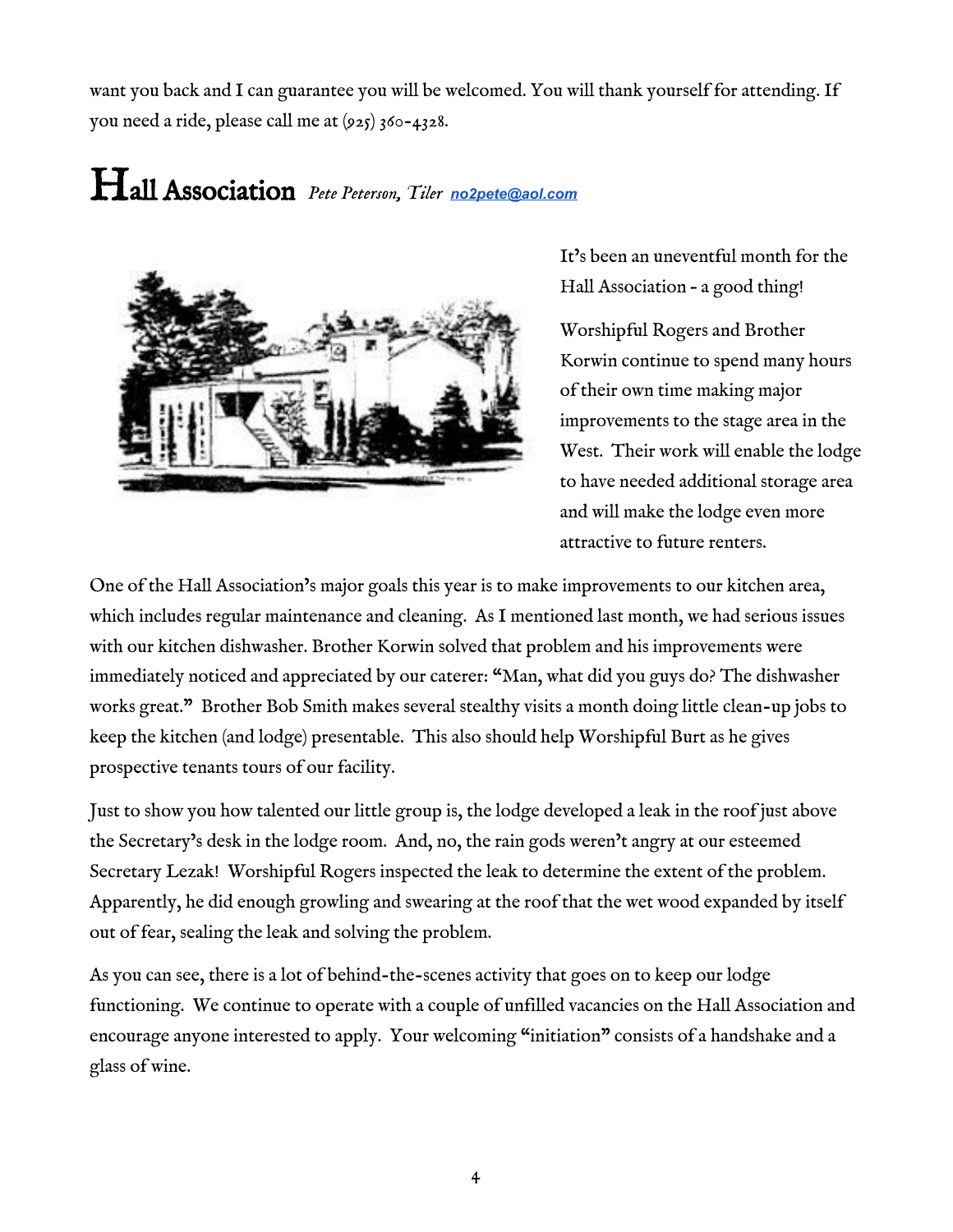

### 3rd Degree Anniversaries

| Name                   | Raised    | Years<br>a MM  |
|------------------------|-----------|----------------|
| Kenneth R. Crone, PM   | 5/25/1959 | 59             |
| Franklin H. Shoffner   | 5/25/1964 | 54             |
| Thomas C. Thompson     | 5/7/1966  | 52             |
| Frederic S. Schachtman | 5/24/1966 | 52             |
| Boris J. Minzyk        | 5/21/1970 | 48             |
| Richard D. Snowden     | 5/31/1972 | 45             |
| Richard N. Young       | 5/1/1976  | 42             |
| Cary L. Carlson, PM    | 5/19/1977 | 4I             |
| Jeffrey R. Nott        | 5/30/1978 | 40             |
| Serge A. Chemla        | 5/19/1986 | 32             |
| John J. Mulhall        | 5/2/1997  | 2I             |
| Stephen P. Galop, III  | 5/23/1998 | 20             |
| Christopher M. Urani   | 5/15/2012 | 6              |
| James P. Reno, III     | 5/19/2012 | 6              |
| William J. Smith Jr.   | 5/31/2014 | $\overline{4}$ |
| John P. Minagro        | 5/20/2017 | 1              |
| Jonathan P. Groetsch   | 5/23/2017 | I              |



### Birthdays

Please join us in wishing our brethren very happy birthdays this month.

| May 1    |
|----------|
| May 4    |
| May 5    |
| May 7    |
| May 9    |
| May 10   |
| May 16   |
| May 22   |
| May 25   |
| May 26   |
| May $30$ |
|          |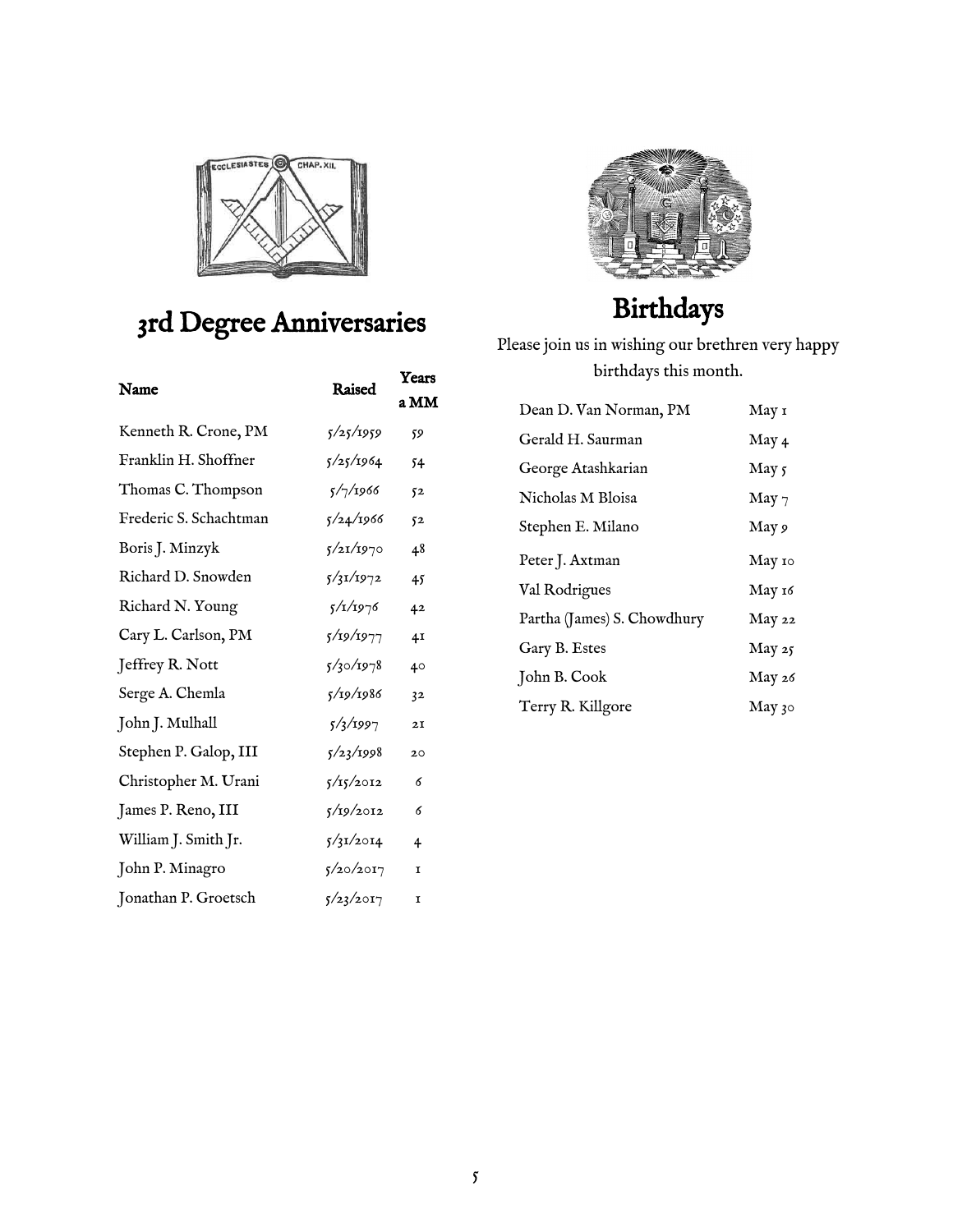# Musical Moment *- John Minagro, Junior Deacon*

*[jrdeacon@acalanesfellowship.com](mailto:jrdeacon@acalanesfellowship.com)*

*Throughout my life I have felt inspiration from the words of various scriptures, but I've also been profoundly moved by the words and music of songs, even Broadway songs.*

*Included below is a link where you can go online to listen to the piece and enjoy the marriage of word and music, which always deepens its spiritual message. I would also encourage you to read, or better yet listen to each song at least 3 times — all at once, or over the course of the month — allowing the words, music, and their effects of inspiration and joy to sift upon your mind and being.*

As May blossoms into an optimistic springtime, our song for this month is also hugely optimistic. In 1969, composers Harvey Schmidt and Tom Jones (no, not THAT Tom Jones) whose off Broadway show "The Fantasticks" (and STILL running in New York after 58 years!) mounted their amazing little show "Celebration" on Broadway. Filled with captivating music, it is a musical fable, that explores the contrasts between youth and old age, innocence and jaded corruption, love and ambition, and poverty and wealth. It continues to be performed and loved today all over Scandinavia.

Our song for this month, "Fifty Million Years Ago" is certainly the best known from this show, yet still not well known by most people.

#### Fifty Million Years Ago

Music: Harvey Schmidt — Lyrics: Tom Jones

Some people say that today is the day, when the cold will come and never go away. God made the Sun and the Sun made light, and the light cut in two made day and night. Some people say that tonight is the night, when the bird will fly and eat away the light. God had a dream and the dream came true, and the dream cut in two was me and you. Me and You. Me and You.

Fifty Million Years Ago, something in the sea, reached above the water eagerly. Fifty Thousand Years Ago, something on the land, suddenly decided it could stand. Does this lonely road just go to nowhere?

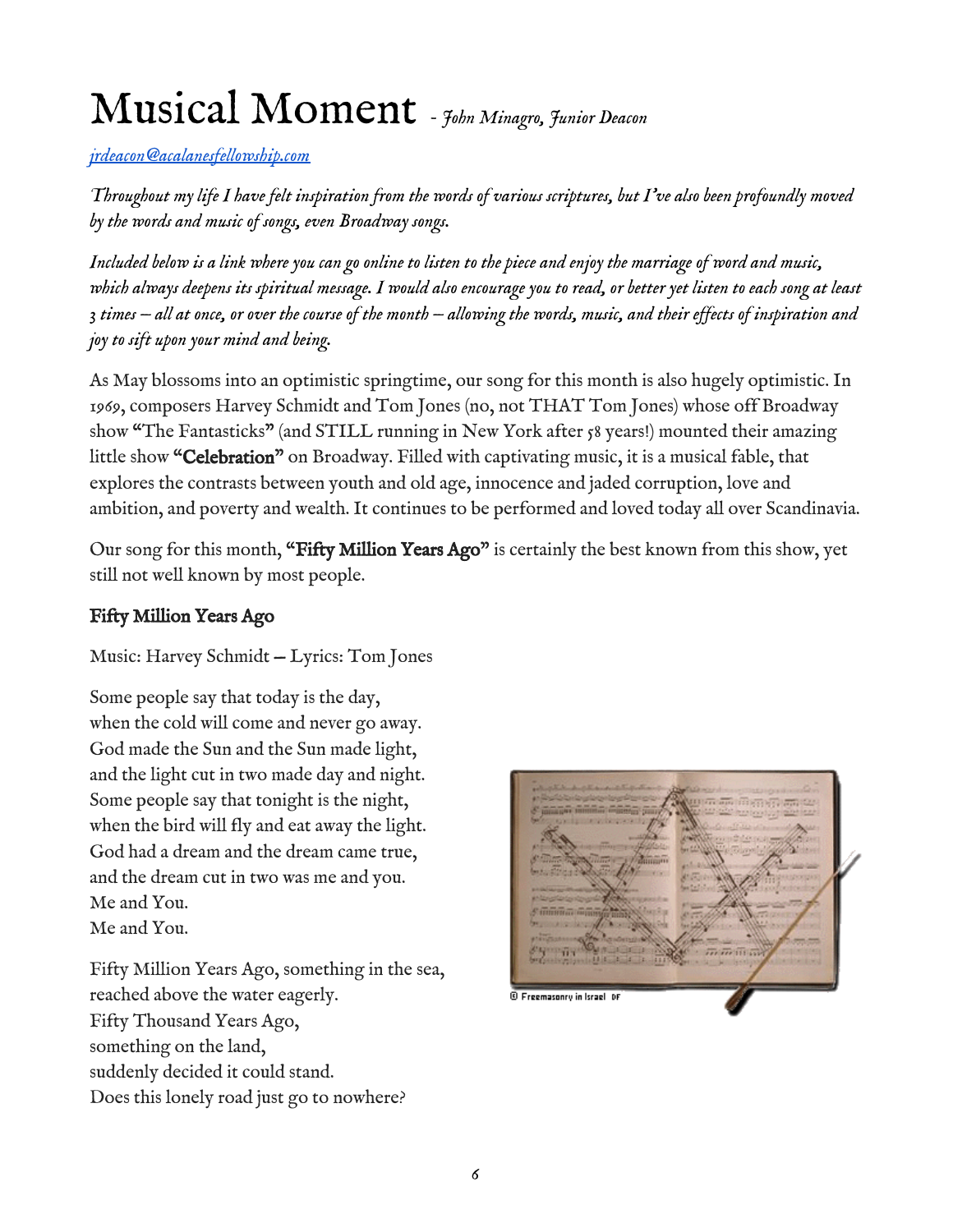Can it be that there's no reason why? When in spite of all the strife, and the endless dying, life keeps reaching higher for the sky. Fifty seconds from right now, anything could be. I'm the future, please believe in me. Anything we need, anything we long for, anything we dream can come to be.

(Interim Dialogue)

A: Hey. Hey! What are you so happy about all of a sudden?

B: I'm not going to leave, I'm going to stay. I'm going to fight him, for the girl, for the garden, for everything. The future belongs to me. I'm going to make a new world. I'm going to correct all the mistakes he made.

I'm going to make it all perfect!

Fifty seconds from right now, anything could be. I'm the future, please believe in me.

Anything we need, anything we long for,

anything we dream can come to be.

Believe!

You will see.

It can come to be!

You can listen to Michael Glenn-Smith singing it here:

[https://www.youtube.com/watch?v=-0HS\\_TWexpk](https://www.youtube.com/watch?v=-0HS_TWexpk)

#### Contact Us…

Michael Roberts, PM Master [master@acalanesfellowship.com](mailto:master@acalanesfellowship.com)

Robert Strohmeyer Senior Warden [srwarden@acalanesfellowship.com](mailto:srwarden@acalanesfellowship.com)

Adam Hanin Junior Warden [jrwarden@acalanesfellowship.com](mailto:jrwarden@acalanesfellowship.com)

David Kreutzinger **Treasurer** [treasurer@acalanesfellowship.com](mailto:treasurer@acalanesfellowship.com)

Fred Lezak

**Secretary** [secretary@acalanesfellowship.com](mailto:secretary@acalanesfellowship.com)

Tom Riley, PM Chaplain [chaplain@acalanesfellowship.com](mailto:chaplain@acalanesfellowship.com)

Hall Association / Rentals [hallassociation@acalanesfellowship.com](mailto:hallassociation@acalanesfellowship.com)

Webmaster [webmaster@acalanesfellowship.com](mailto:webmaster@acalanesfellowship.com)

Trestleboard [trestleboard@acalanesfellowship.com](mailto:trestleboard@acalanesfellowship.com)

#### Acalanes Fellowship Lodge P.O. Box 1, Lafayette, CA 94549

 $(925) 284 - 7815$